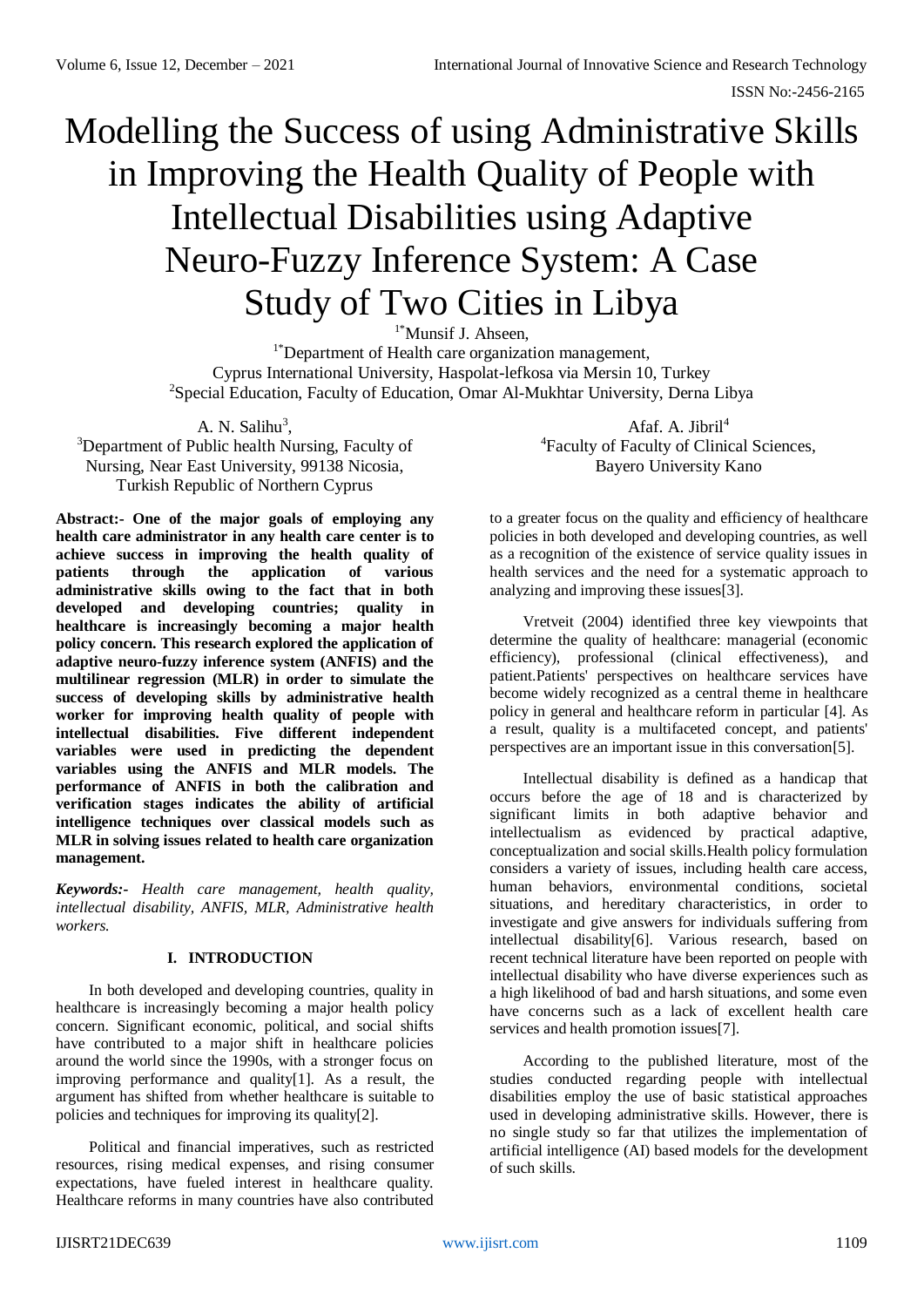Therefore, this study involve the implementation of a novel AI-based technique using the adaptive neuro-fuzzy inference system (ANFIS) with a traditional regression model multi-linear regression (MLR) for the prediction of success in using administrative skills in improving the quality of life for people with intellectual disabilities with factors such as their experiences in health care and government policies.

## **II. MATERIALS AND METHODS**

#### *A. Quantitative method*

The employed method used for the purpose of this article is the quantitative method, that involves the data curation involving numerical values obtained from our study. The study composed of 209 instances generated based on our study using the questionnaire according to responses from administrative health workers of two hospitals from Derna and al-qubba in Libya.

#### *B. Proposed methodology*

Regarding the modelling of success in using administrative skills in increasing health status related with people with intellectual disabilities (SAH) by administrative health status of two cities: Derna and al-qubba in Libya. Five different input variables based on the experience of the health workers on health care and government policies, which consists of; Physical working conditions (PWC), Opportunities to use your abilities (OUA), Your remuneration money for job (YRM), Rate by which government agency visits your work site to follow up and inspect for safety on people with intellectual disabilities (RGV) and Rate by which the government support safety management of people with intellectual disabilities (RGS). The data was curated based on responses from the administrative health workers using the questionnaire. The ANFIS and MLR models were further developed based on the following studies [8], [9], [10], [11], [12] and [13]. Hence, the results were divided into calibration and verification phases.

#### *C. Adaptive neuro-fuzzy inference system (ANFIS)*

As a result of its resilience in imitating with a high complex link between the input and output models of data collections, ANNs tools are one of the widely used AI-based models that are motivated by replicating the brain of a human being.ANFIS has shown to be an effective technology that includes the fuzzy Sugeno model's approach, which combines through both fuzzy logic and ANN in one platform. ANFIS has recently been applied in complicated dataset prediction and modeling [14]. Because of its ability to estimate real functions, ANFIS is a genuine estimator [15]. In reality, membership functions such asGaussian, sigmoidandtrapezoidal are employed. Despite the fact that the Gaussian function is the most common MF. Figure 1 shows the architecture of ANFIS model.



Fig. 1: The architecture of the ANFIS model

#### *D. Multi-linear regression (MLR)*

MLR is the most frequent linear method used by modelers to predict several variables in various fields of study such as science, engineering, health science, and social sciences [16]. It aids in the comprehension of the predictor's linear relationship with the input variables [17]. By holding the independent variables constant and modifying one, it investigates the interaction between the variables and describes the relationship between them. Usman et al., (2020a)[18] found that the n regressor variables and the dependent variable y could be correlated:

$$
y = b_0 + b_1 x_1 + b_2 x_2 + b_3 x_3 + \dots + b_i x_i + \xi \tag{1}
$$

Whereby,  $x_i$  is defined as the values of the  $i^{th}$ predictor, while  $b_i$  represents the coefficient for the  $i^{th}$ predictor,  $b_0$  is the constant of regression and  $\xi$  is the error term.

#### *E. Performance evaluation metrics and Model validation*

The basic objective of data-driven models is to gain an accurate fit of models based on available data in order to obtain a dependable prediction of an unknown new dataset [19]. Due to overfitting issues, there is discrepancy between training and testing performances[20]. The validation process employs a variety of validation techniques, including cross-validation (k-fold cross-validation), leave one out, and holdout. Among the various methods of k-fold cross-validation, the holdout approach is considered to be the most straightforward. The data is randomly divided into two phases in this method: training and testing. The primary advantage of the k fold cross validation testing method is that each cycle of testing is independent of the validation and training sets [21]. This results in a performance objective, which serves as a solid foundation for model optimization. As previously stated, the acquired data is divided into two samples: 75% for calibration and 25% for verification, taking into account the 4-fold cross-validation. Despite this, additional pertinent ways for validating and segmenting the data can be applied [22], [23], [24], [25], [26] and [27].

$$
R^{2} = 1 - \frac{\sum_{j=1}^{N} [(Y)_{obs,j} - (Y)_{com,j}]^{2}}{\sum_{j=1}^{N} [(Y)_{obs,j} - (\overline{Y})_{obs,j}]^{2}}
$$
(2)

$$
RMSE = \sqrt{\frac{\sum_{i=1}^{N} (Y_{obsi} - Y_{comi})^2}{N}}
$$
\n(3)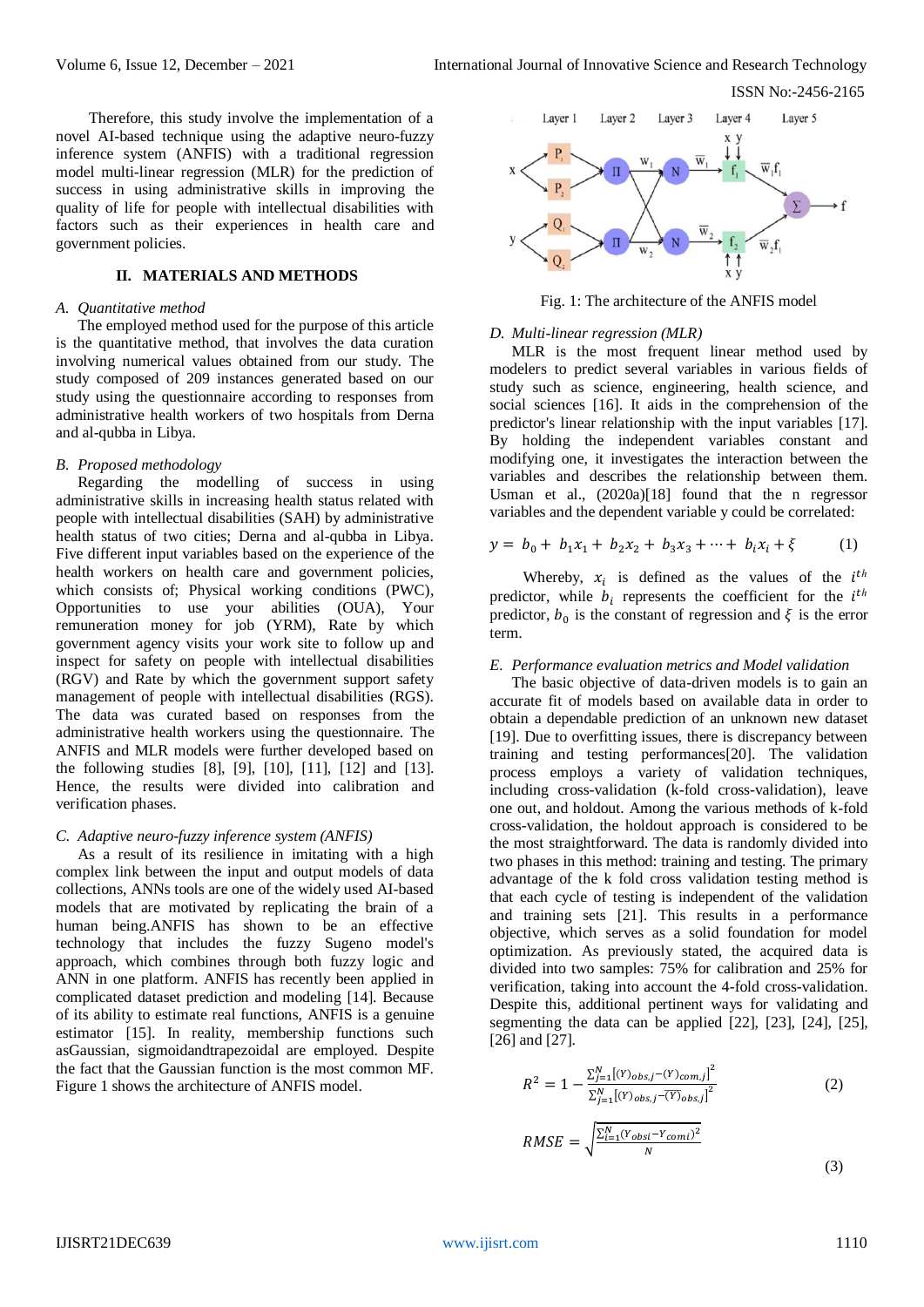$MSE = \frac{1}{N} \sum_{i=1}^{N} (Y_{obsi} - Y_{comi})^2$ (4)  $R = \frac{\sum_{i=1}^{N}(Y_{obs}-\overline{Y}_{obs})(Y_{com}-\overline{Y}_{com})}{\sqrt{Y_{com}-Y_{com}}}$  $\sqrt{\sum_{i=1}^{N}(Y_{obs}-\bar{Y}_{obs})^2\sum_{i=1}^{N}(Y_{com}-\bar{Y}_{com})^2}$ 

$$
(5)
$$

Where N,  $Y_{obsi}$ ,  $\bar{Y}$  and $Y_{comi}$  are data number, observed data, average value of the observed data and computed values, respectively.

## **III. APPLICATION OF RESULTS AND DISCUSSION**

Simulation approaches such as ANFIS and MLR can be generally used in modelling various health care administrative qualities such as the success of developing new skills in improving the health conditions of different patients. These variables can be predicted using different independent variables based on their demographic result, their working experience as health care administrators and

Volume 6, Issue 12, December – 2021 International Journal of Innovative Science and Research Technology

#### ISSN No:-2456-2165

different government policies. This study involve the use of five different independent variables namely; Physical working conditions (PWC), Opportunities to use your abilities (OUA), Your remuneration money for job (YRM), Rate by which government agency visits your work site to follow up and inspect for safety on people with intellectual disabilities (RGV) and Rate by which the government support safety management of people with intellectual disabilities (RGS) as shown in the previous section. The dependent variable was selected to be, success in using administrative skills in increasing health status related with people with intellectual disabilities (SAH), so as to evaluate and predict the performance of each of the health care administrative workers involve in the study.

Before dwelling into the modelling process two different preliminary analysis were conducted namely correlation and descriptive statistics analysis in order to have an idea on the nature and the chemistry of the data.

|                           | <b>PWC</b> | <i>OUA</i> | YRM     | <b>RGV</b> | RGS     | SAH     |
|---------------------------|------------|------------|---------|------------|---------|---------|
| Mean                      | 6.39       | 2.49       | 6.23    | 6.17       | 5.84    | 6.57    |
| Median                    | 6.00       | 3.00       | 6.00    | 6.00       | 6.00    | 7.00    |
| Mode                      | 6.00       | 3.00       | 6.00    | 6.00       | 7.00    | 7.00    |
| <b>Standard Deviation</b> | 1.35       | 1.05       | 1.36    | 1.35       | 1.66    | 1.29    |
| Sample Variance           | 1.81       | 1.10       | 1.85    | 1.83       | 2.75    | 1.66    |
| <b>Kurtosis</b>           | 0.11       | $-0.14$    | 0.31    | 0.74       | $-0.10$ | 0.36    |
| <b>Skewness</b>           | $-0.36$    | $-0.89$    | $-0.32$ | $-0.57$    | $-0.55$ | $-0.33$ |
| Minimum                   | 2.00       | 0.00       | 2.00    | 2.00       | 1.00    | 2.00    |
| Maximum                   | 9.00       | 4.00       | 10.00   | 9.00       | 10.00   | 10.00   |
| Confidence Level(95.0%)   | 0.18       | 0.14       | 0.19    | 0.18       | 0.23    | 0.18    |

Table 1: Descriptive statistics of the study

Table 1 demonstrates the descriptive statistics of both the dependent and independent variables used in the study for the prediction of the success of administrators in developing skills that can help and assist the life of people with intellectual disabilities, which is denoted as SAH. Ten

factors including, mean, median, mode, standard deviation, sample variance, kurtosis, skewness, minimum, maximum and confidence limit at 95% were used in evaluating and checking the statistics of the data.

|            | <b>PWC</b> | <b>OUA</b> | YRM  | <b>RGV</b> | <b>RGS</b> | <b>SAH</b> |
|------------|------------|------------|------|------------|------------|------------|
| <b>PWC</b> | 1.00       |            |      |            |            |            |
| <i>OUA</i> | 0.19       | 1.00       | 0.13 |            |            |            |
| <b>YRM</b> | 0.51       | 0.14       | 1.00 |            |            |            |
| RGV        | 0.55       | 0.14       | 0.48 | 1.00       |            |            |
| <b>RGS</b> | 0.14       | $-0.12$    | 0.10 | 0.15       | 1.00       |            |
| SAH        | 0.56       | 0.25       | 0.57 | 0.47       | 0.13       | 1.00       |

Table 2: Correlation analysis of the variables

Table 2 depicts the correlation analysis of the data explored in this current study. Based on the correlation analysis result it can be observed that there is strong correlation between the dependent variable (SAH) and the independent variables, especially RGV, YRM and PWC. This indicates that as far the response giving by the respondents in this study the physical working condition, the money they receive as salary or incentive and government policies plays a Signiant role in developing skills that can improve the health status of people with intellectual disabilities.

|                |             | Calibration |       |  |  |  |  |
|----------------|-------------|-------------|-------|--|--|--|--|
| $\mathbb{R}^2$ | <b>RMSE</b> | <b>MSE</b>  | R     |  |  |  |  |
| 0.991          | 0.080       | 0.006       | 0.990 |  |  |  |  |
| 0.741          | 0.437       | 0.191       | 0.861 |  |  |  |  |
| Verification   |             |             |       |  |  |  |  |
| 0.961          | 0.240       | 0.058       | 0.980 |  |  |  |  |
| 0.694          | 0.673       | 0.453       | 0.833 |  |  |  |  |
|                |             |             |       |  |  |  |  |

Table 3: Performance of both the MLR and ANFIS models based different evaluation indices

Table 3 depicts the comparative performance of the two models, ANFIS and MLR in both the calibration and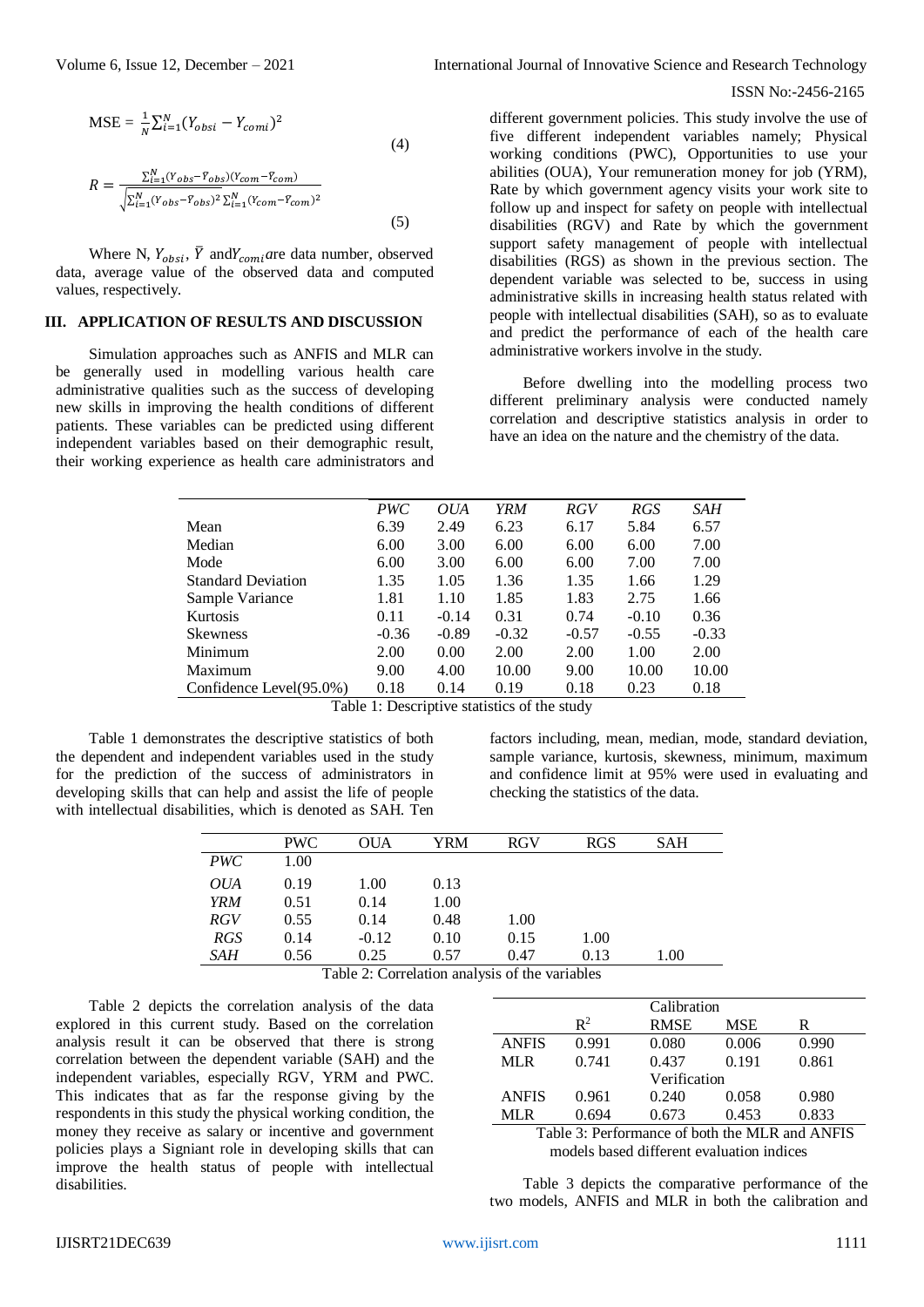verification phases respectively using four different evaluation metrics namely;  $R^2$ MSE and R. According to the performances of the models, it can be observed that ANFIS outperformed the MLR model in both the calibration and verification phases. Moreover, based on the determination co-efficient values it can be observed that ANFIS increased the performance skills of MLR up to 25 and 27% in both the calibration and verification stages accordingly.

More also, to compare the performance of the two models graphical approaches can be used in indicating the results so as to support the quantitative result demonstrated in Table 3.

Figure 2 demonstrates the response plot, which showed the variation, trend and performance of the predicted values of each model in response to the observed values.



Fig. 2: Response plot indicating the performance of the ANFIS and MLR models towards the dependent variable SAH



Furthermore, the scatter plot shown in Figure 3 below depicts the relationship between the predicted and observed values of SAH.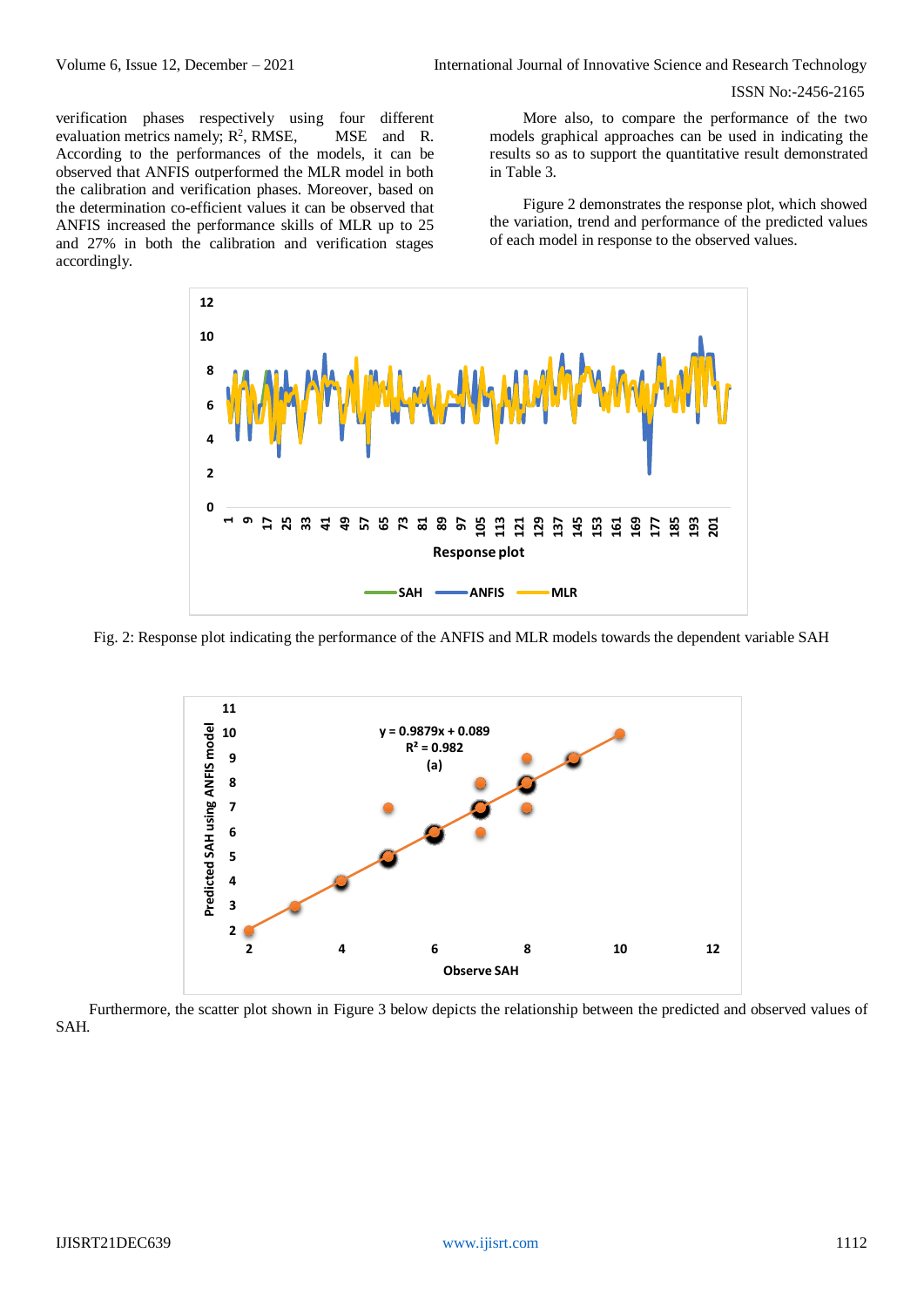

Fig. 3: Relationship between the observed SAH values and (a) ANFIS predicted values and (b) MLR predicted values

To compare the correlation co-efficient values of the models in both the calibration and verification phases, Figure 4 presents the radar plot. More references can be found in [28], [29], [30], [31], [32], [33], [34] and [35]regarding the radar plot.



#### Fig. 4: Radar plot of the models

The error depicted by each model can be presented based on their MSE-values as shown in Table 3. Therefore, the MSEvalues of the MLR and ANFIS models are shown in Figure 5 using a bar chart.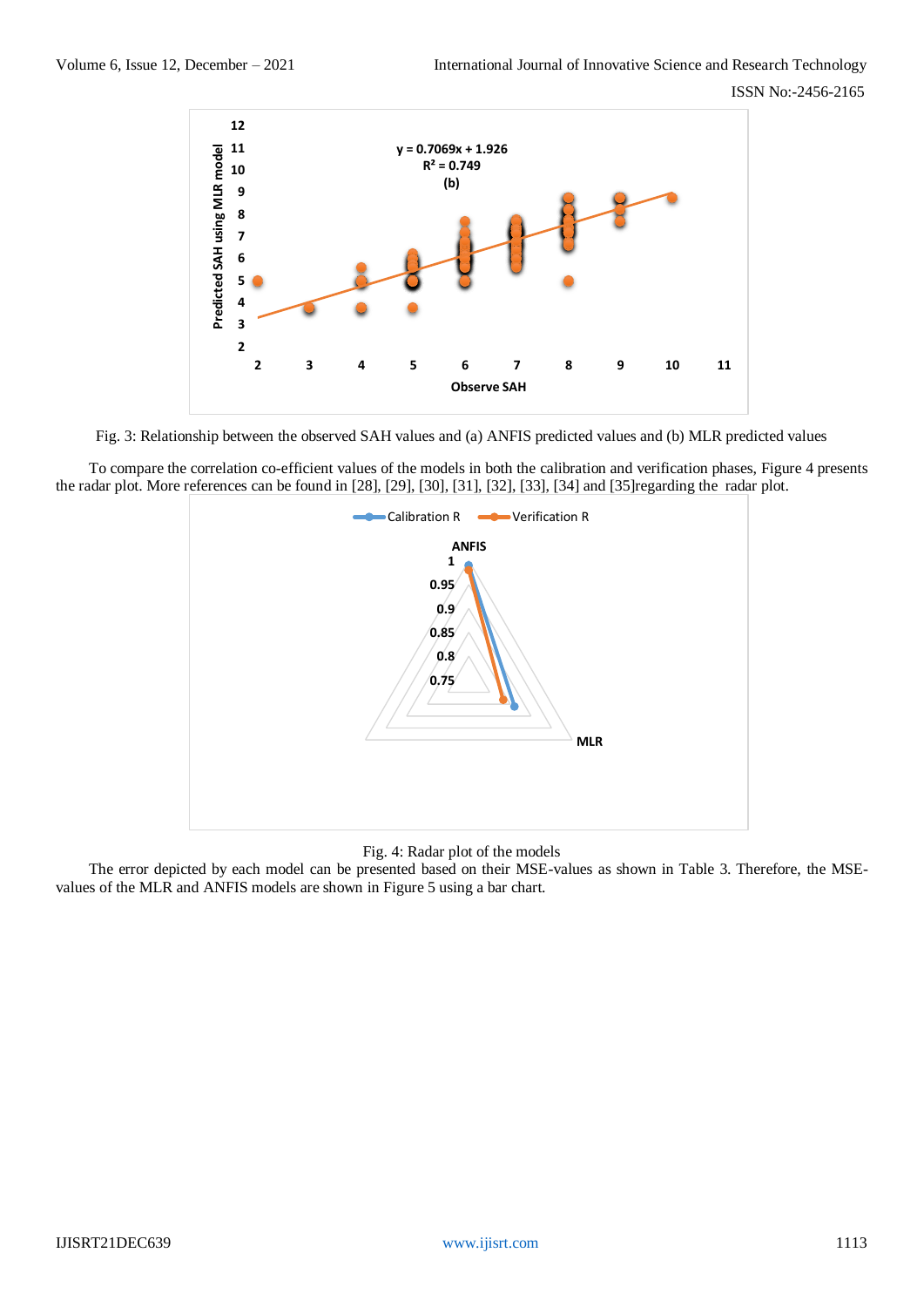

Fig. 5: Performance of the MSE-values of the MLR and ANFIS models

Concerning the error performance of different models, it's not necessary that only MSE values can be graphically compared but other error evaluation metrics such as RMSE, MAE and MAPE can also be demonstrated as reported in[36], [37], [38], [39], [40], [41], [42] and [43].

# **IV. CONCLUSION**

The evaluation of success of developing administrative skills that can be used in improving the quality of life of people with intellectual disabilities is of paramount importance, owing to the role of administrative health workers in the health care system.

The current work explored the application of ANFIS as an AI-based approach and MLR model in order to predict SAH using five different input variables. The result indicates the ability of ANFIS over the MLR model, based on both the graphical and quantitative performance using four various evaluation metrics.

### **REFERENCES**

- [1.] L. G. Kalb, J. Beasley, A. Klein, J. Hinton, and L. Charlot, "Psychiatric hospitalisation among individuals with intellectual disability referred to the START crisis intervention and prevention program," *J. Intellect. Disabil. Res.*, vol. 60, no. 12, pp. 1153–1164, 2016.
- [2.] O. Doody and M. E. Bailey, "Interventions in pain management for persons with an intellectual disability," *J. Intellect. Disabil.*, vol. 23, no. 1, pp. 132–144, 2019.
- [3.] T. Buchner *et al.*, "Same Progress for All ? Inclusive Education , the United Nations Convention on the Rights of Persons With Disabilities and Students With Intellectual Disability in European Countries," 2020.
- [4.] G. Kritsotakis *et al.*, "Attitudes towards people with physical or intellectual disabilities among nursing, social work and medical students," *J. Clin. Nurs.*, vol. 26, no. 23–24, pp. 4951–4963, 2017.
- [5.] S. Arora, S. Goodall, R. Viney, and S. Einfeld, "Societal cost of childhood intellectual disability in Australia," *J. Intellect. Disabil. Res.*, vol. 64, no. 7, pp. 524–537, 2020.
- [6.] J. L. Roberts *et al.*, "Soles of the Feet Meditation Intervention for People with Intellectual Disability and Problems with Anger and Aggression—a Feasibility Study," *Mindfulness (N. Y).*, vol. 11, no. 10, pp. 2371– 2385, 2020.
- [7.] J. Trollor *et al.*, "Positive cardiometabolic health for adults with intellectual disability: An early intervention framework," *Aust. J. Prim. Health*, vol. 22, no. 4, pp. 288–293, 2016.
- [8.] U. M. Ghali *et al.*, "Advanced chromatographic technique for performance simulation of anti-Alzheimer agent: an ensemble machine learning approach," *SN Appl. Sci.*, vol. 2, no. 11, 2020.
- [9.] A. G. Usman, S. Isik, S. I. Abba, and F. Mericli, "Artificial intelligence based models for the qualitative and quantitative prediction of a phytochemical compound using HPLC method," *Turkish J. Chem.*, vol. 44, no. 5, 2021.
- [10.] A. G. Usman, M. H. Ahmad, R. N. Danraka, and S. I. Abba, "The effect of ethanolic leaves extract of Hymenodictyon floribundun on inflammatory biomarkers: a data-driven approach," *Bull. Natl. Res. Cent.*, vol. 45, no. 1, 2021.
- [11.] S. I. Abba *et al.*, "Emerging evolutionary algorithm integrated with kernel principal component analysis for modeling the performance of a water treatment plant," *J. Water Process Eng.*, vol. 33, 2020.
- [12.] A. G. Usman, S. Isik, and S. I. Abba, "Hybrid dataintelligence algorithms for the simulation of thymoquinone in HPLC method development," *J. Iran. Chem. Soc.*, vol. 18, no. 7, pp. 1537–1549, 2021.
- [13.] K. Mahmoud *et al.*, "Prediction of the effects of environmental factors towards COVID-19 outbreak using AI-based models," *IAES Int. J. Artif. Intell.*, vol. 10, no. 1, pp. 35–42, 2021.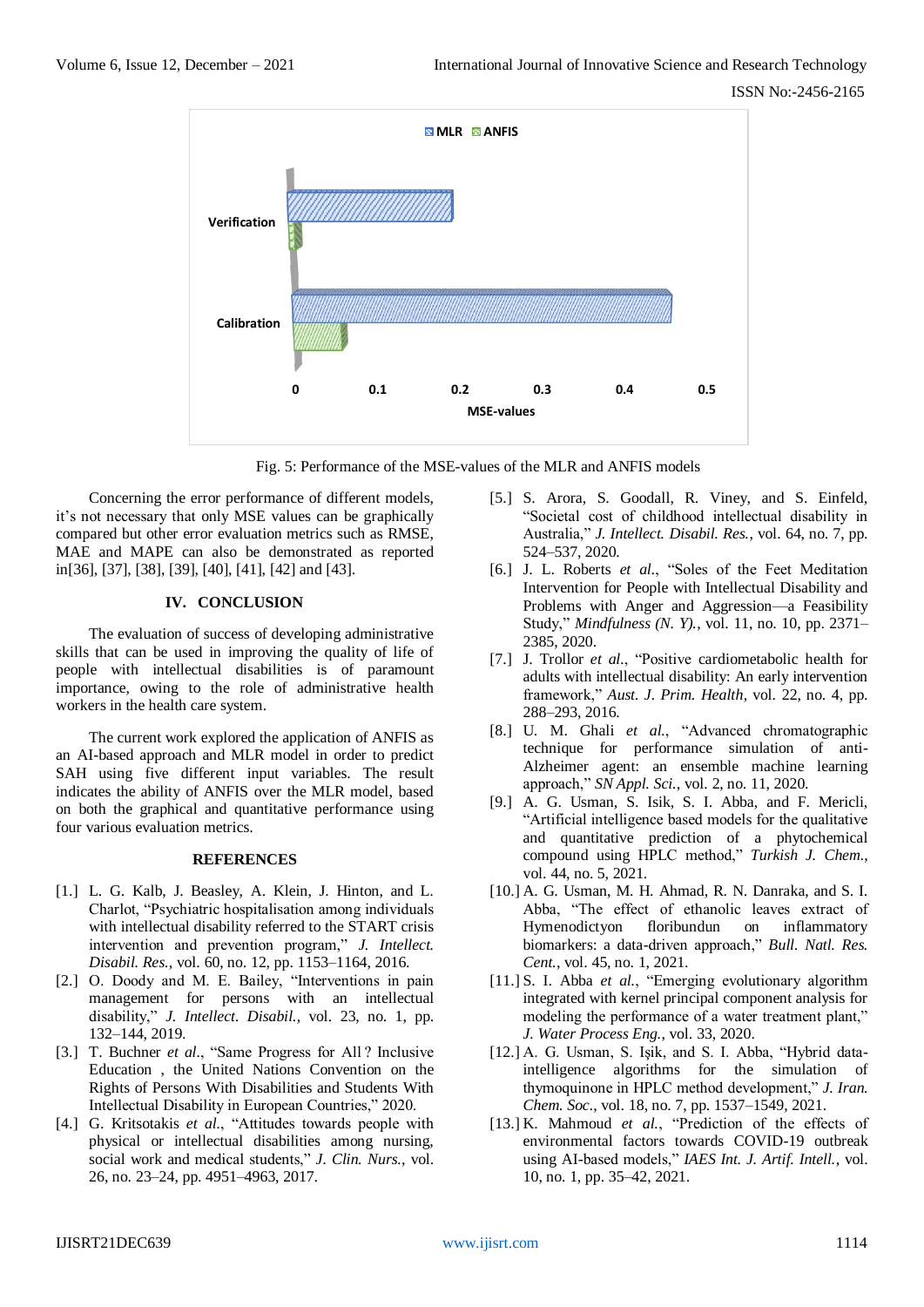- [14.] A. G. Usman, S. Işik, and S. I. Abba, "A Novel Multi-model Data-Driven Ensemble Technique for the Prediction of Retention Factor in HPLC Method Development."
- [15.] U. M. Ghali *et al.*, "Applications of Artificial Intelligence-Based Models and Multi- Linear Regression for the Prediction of Thyroid Stimulating Hormone Level in the Human Body," vol. 29, no. 4, pp. 3690–3699, 2020.
- [16.] M. H. Ahmad, A. G. Usman, and S. I. Abba, "Comparative performance of extreme learning machine and Hammerstein–Weiner models for modelling the intestinal hyper-motility and secretory inhibitory effects of methanolic leaf extract of Combretumhypopilinum Diels (Combretaceae)," *Silico Pharmacol.*, vol. 9, no. 1, 2021.
- [17.] W. Asnake Metekia, A. Garba Usman, B. Hatice Ulusoy, S. Isah Abba, and K. Chirkena Bali, "Artificial intelligence-based approaches for modeling the effects of spirulina growth mediums on total phenolic compounds," *Saudi J. Biol. Sci.*, no. xxxx, 2021.
- [18.] A. G. Usman, S. Işik, S. I. Abba, and F. Mericli, "Chemometrics-based models hyphenated with ensemble machine learning for retention time simulation of isoquercitrin in Coriander sativum L. using high-performance liquid chromatography," *J. Sep. Sci.*, vol. 44, no. 4, pp. 843–849, 2021.
- [19.] G. M. Khalid and A. G. Usman, "Application of dataintelligence algorithms for modeling the compaction performance of new pharmaceutical excipients," 2021.
- [20.] S. I. Abba *et al.*, "Emerging evolutionary algorithm integrated with kernel principal component analysis for modeling the performance of a water treatment plant," *J. Water Process Eng.*, vol. 33, no. December 2019, p. 101081, 2020.
- [21.] Q. B. Pham *et al.*, "Potential of Hybrid Data-Intelligence Algorithms for Multi-Station Modelling of Rainfall," *Water Resour. Manag.*, vol. 33, no. 15, 2019.
- [22.] A. G. Usman, S. Isik, and S. I. Abba, "Hybrid dataintelligence algorithms for the simulation of thymoquinone in HPLC method development," *J. Iran. Chem. Soc.*, no. 0123456789, 2021.
- [23.] A. G. U. Selin and I. S. I. Abba, "A Novel Multi model Data ‑ Driven Ensemble Technique for the Prediction of Retention Factor in HPLC Method Development," *Chromatographia*, no. 0123456789, 2020.
- [24.] S. I. Malami *et al.*, "Implementation of soft-computing models for prediction of flexural strength of pervious concrete hybridized with rice husk ash and calcium carbide waste," *Model. Earth Syst. Environ.*, 2021.
- [25.] A. G. USMAN, S. IŞIK, S. I. ABBA, and F. MERİÇLİ, "Artificial intelligence–based models for the qualitative and quantitative prediction of a phytochemical compound using HPLC method," *Turkish J. Chem.*, vol. 44, no. 5, pp. 1339–1351, 2020.
- [26.] S. I. Haruna *et al.*, "Compressive Strength of Self-Compacting Concrete Modified with Rice Husk Ash and Calcium Carbide Waste Modeling: A Feasibility of Emerging Emotional Intelligent Model (EANN)

Versus Traditional FFNN," *Arab. J. Sci. Eng.*, vol. 46, no. 11, pp. 11207–11222, 2021.

- [27.] H. U. Abdullahi, A. G. Usman, S. I. Abba, and H. U. Abdullahi, "Modelling the Absorbance of a Bioactive Compound in HPLC Method using Artificial Neural Network and Multilinear Regression Methods," *Dutse J. Pure Appl. Sci.*, vol. 6, no. 2, 2020.
- [28.] S. I. Abba and A. G. Usman, "Modeling of Water Treatment Plant Performance using Artificial Neural Network: Case Study Tamburawa Kano-Nigeria," no. September, 2020.
- [29.] S. I. Abba *et al.*, "Comparative implementation between neuro-emotional genetic algorithm and novel ensemble computing techniques for modelling dissolved oxygen concentration," *Hydrol. Sci. J.*, vol. 66, no. 10, pp. 1584–1596, 2021.
- [30.] A. G. Usman, M. H. Ahmad, N. Danraka, and S. I. Abba, "The effect of ethanolic leaves extract of Hymenodictyon floribundun on inflammatory biomarkers : a data ‑ driven approach," *Bull. Natl. Res. Cent.*, 2021.
- [31.] S. I. Abba, A. G. Usman, and S. Işik, "Simulation for response surface in the HPLC optimization method development using artificial intelligence models: A data-driven approach," *Chemom. Intell. Lab. Syst.*, p. 104007, 2020.
- [32.] U. M. Ghali, M. Alhosen, A. Degm, A. N. Alsharksi, Q. Hoti, and A. G. Usman, "Development Of Computational Intelligence Algorithms For Modelling The Performance Of Humanin And Its Derivatives In HPLC Optimization Method Development," vol. 9, no. 08, pp. 110–117, 2020.
- [33.] H. U. Abdullahi, A. G. Usman, and S. I. Abba, "Modelling the Absorbance of a Bioactive Compound in HPLC Method using Artificial Neural Network and Multilinear Regression Methods," vol. 6, no. 2, pp. 362–371, 2020.
- [34.] S. I. Abba et al., "Modeling of Water Treatment Plant Performance using Artificial Neural Network: Case Study Tamburawa Kano-Nigeria," *Dutse J. Pure Appl. Sci.*, vol. 6, no. 3, pp. 135–144, 2020.
- [35.] S. I. Abba *et al.*, "Effluents quality prediction by using nonlinear dynamic block-oriented models: A system identification approach," *Desalin. Water Treat.*, vol. 218, no. April, pp. 52–62, 2021.
- [36.] F. Khademi, S. M. Jamal, N. Deshpande, and S. Londhe, "Predicting strength of recycled aggregate concrete using Artificial Neural Network, Adaptive Neuro-Fuzzy Inference System and Multiple Linear Regression," *Int. J. Sustain. Built Environ.*, vol. 5, no. 2, pp. 355–369, 2016.
- [37.] S. I. Abba, L. Aliyu, and S. I, "Treatability Study of Color Reduction from Textile Waste Water Effluent Sample by Coagulation- flocculation Method using different Coagulants and Dosing Compositions," *J. Civ. Eng. Environ. Technol. Print ISSN*, vol. 2, no. 12, pp. 2349–8404, 2015.
- [38.] S. I. Abba, R. A. Abdulkadir, M. S. Gaya, M. A. Saleh, P. Esmaili, and M. B. Jibril, "Neuro-fuzzy ensemble techniques for the prediction of turbidity in water treatment plant," *2019 2nd Int. Conf. IEEE Niger.*